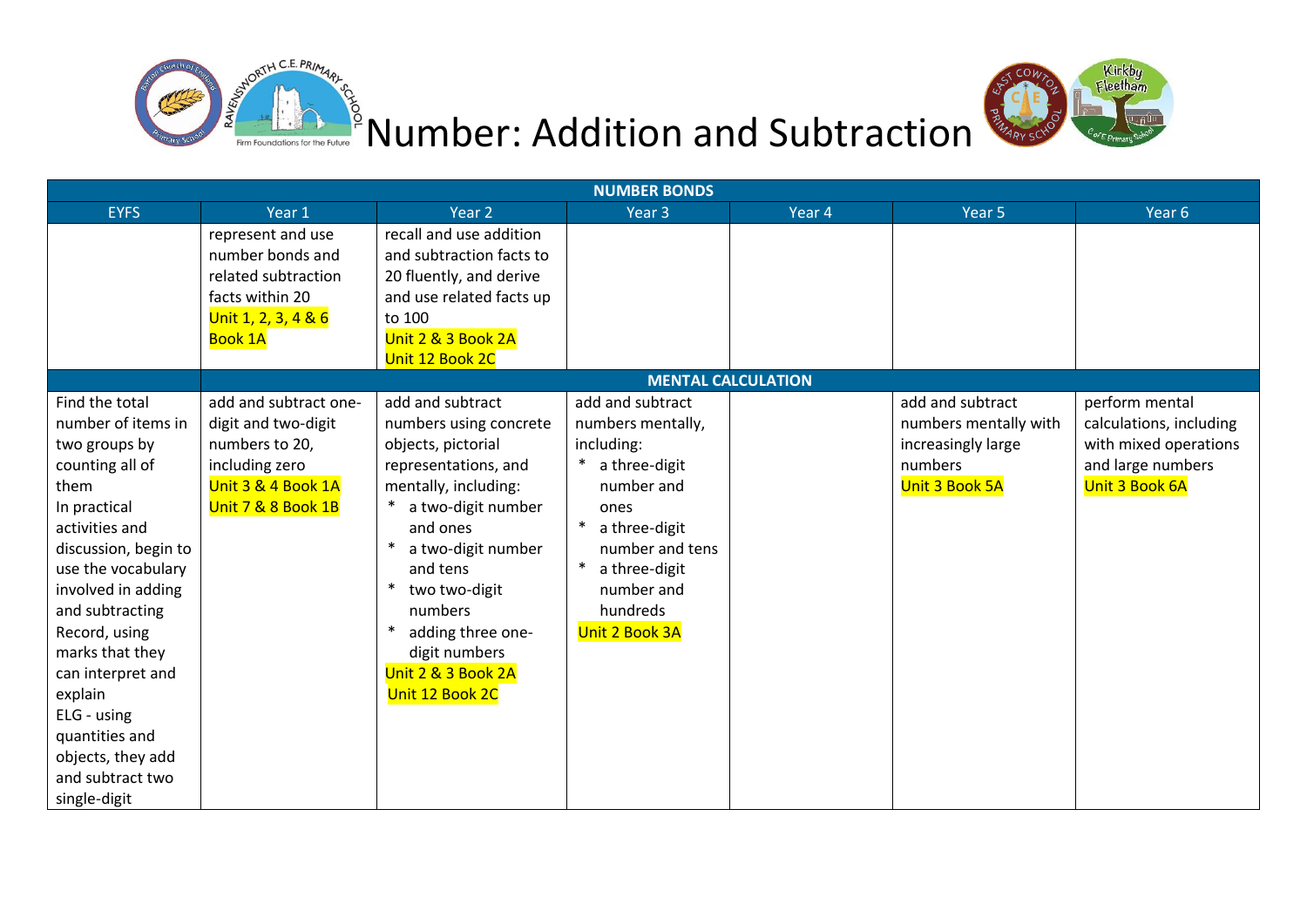



| numbers and count                |                                                                                                                                                                                                                              |                                                                                                                                                                                   |                                                                                                                                                             |                                                                                                                                                                          |                                                                                                                                                                        |                                                                                                                                      |  |
|----------------------------------|------------------------------------------------------------------------------------------------------------------------------------------------------------------------------------------------------------------------------|-----------------------------------------------------------------------------------------------------------------------------------------------------------------------------------|-------------------------------------------------------------------------------------------------------------------------------------------------------------|--------------------------------------------------------------------------------------------------------------------------------------------------------------------------|------------------------------------------------------------------------------------------------------------------------------------------------------------------------|--------------------------------------------------------------------------------------------------------------------------------------|--|
| on or back to find<br>the answer |                                                                                                                                                                                                                              |                                                                                                                                                                                   |                                                                                                                                                             |                                                                                                                                                                          |                                                                                                                                                                        |                                                                                                                                      |  |
|                                  | read, write and<br>interpret<br>mathematical<br>statements involving<br>addition $(+)$ ,<br>subtraction (-) and<br>equals $(=)$ signs<br>(appears also in Written<br>Methods)                                                | show that addition of<br>two numbers can be<br>done in any order<br>(commutative) and<br>subtraction of one<br>number from another<br>cannot<br>Unit 2 Book 2A<br>Unit 12 Book 2C |                                                                                                                                                             |                                                                                                                                                                          |                                                                                                                                                                        | use their knowledge of<br>the order of operations<br>to carry out calculations<br>involving the four<br>operations<br>Unit 2 Book 6A |  |
|                                  | Unit 3 & 4 Book 1A<br>Unit 7 & 8 Book 1B                                                                                                                                                                                     |                                                                                                                                                                                   |                                                                                                                                                             |                                                                                                                                                                          |                                                                                                                                                                        |                                                                                                                                      |  |
|                                  |                                                                                                                                                                                                                              |                                                                                                                                                                                   | <b>WRITTEN METHODS</b>                                                                                                                                      |                                                                                                                                                                          |                                                                                                                                                                        |                                                                                                                                      |  |
| <b>EYFS</b>                      | Year 1                                                                                                                                                                                                                       | Year <sub>2</sub>                                                                                                                                                                 | Year <sub>3</sub>                                                                                                                                           | Year 4                                                                                                                                                                   | Year 5                                                                                                                                                                 | Year 6                                                                                                                               |  |
|                                  | read, write and<br>interpret<br>mathematical<br>statements involving<br>addition $(+)$ ,<br>subtraction (-) and<br>equals $(=)$ signs<br>(appears also in Mental<br>Calculation)<br>Unit 3 & 4 Book 1A<br>Unit 7 & 8 Book 1B | add and subtract<br>numbers with up to<br>two digits, using formal<br>written methods of<br>columnar addition and<br>subtraction<br>Unit 2 & 3 Book 2B<br>Unit 12 Book 2C         | add and subtract<br>numbers with up to<br>three digits, using<br>formal written<br>methods of<br>columnar addition<br>and subtraction<br>Unit 2 & 3 Book 3A | add and subtract<br>numbers with up to 4<br>digits using the formal<br>written methods of<br>columnar addition<br>and subtraction<br>where appropriate<br>Unit 3 Book 4A | add and subtract whole<br>numbers with more<br>than 4 digits, including<br>using formal written<br>methods (columnar<br>addition and<br>subtraction)<br>Unit 3 Book 5A |                                                                                                                                      |  |
|                                  | <b>INVERSE OPERATIONS, ESTIMATING AND CHECKING ANSWERS</b>                                                                                                                                                                   |                                                                                                                                                                                   |                                                                                                                                                             |                                                                                                                                                                          |                                                                                                                                                                        |                                                                                                                                      |  |
|                                  |                                                                                                                                                                                                                              | recognise and use the                                                                                                                                                             | estimate the answer                                                                                                                                         | estimate and use                                                                                                                                                         | use rounding to check                                                                                                                                                  | use estimation to check                                                                                                              |  |
|                                  |                                                                                                                                                                                                                              | inverse relationship<br>between addition and                                                                                                                                      | to a calculation and<br>use inverse                                                                                                                         | inverse operations to<br>check answers to a                                                                                                                              | answers to calculations<br>and determine, in the                                                                                                                       | answers to calculations<br>and determine, in the                                                                                     |  |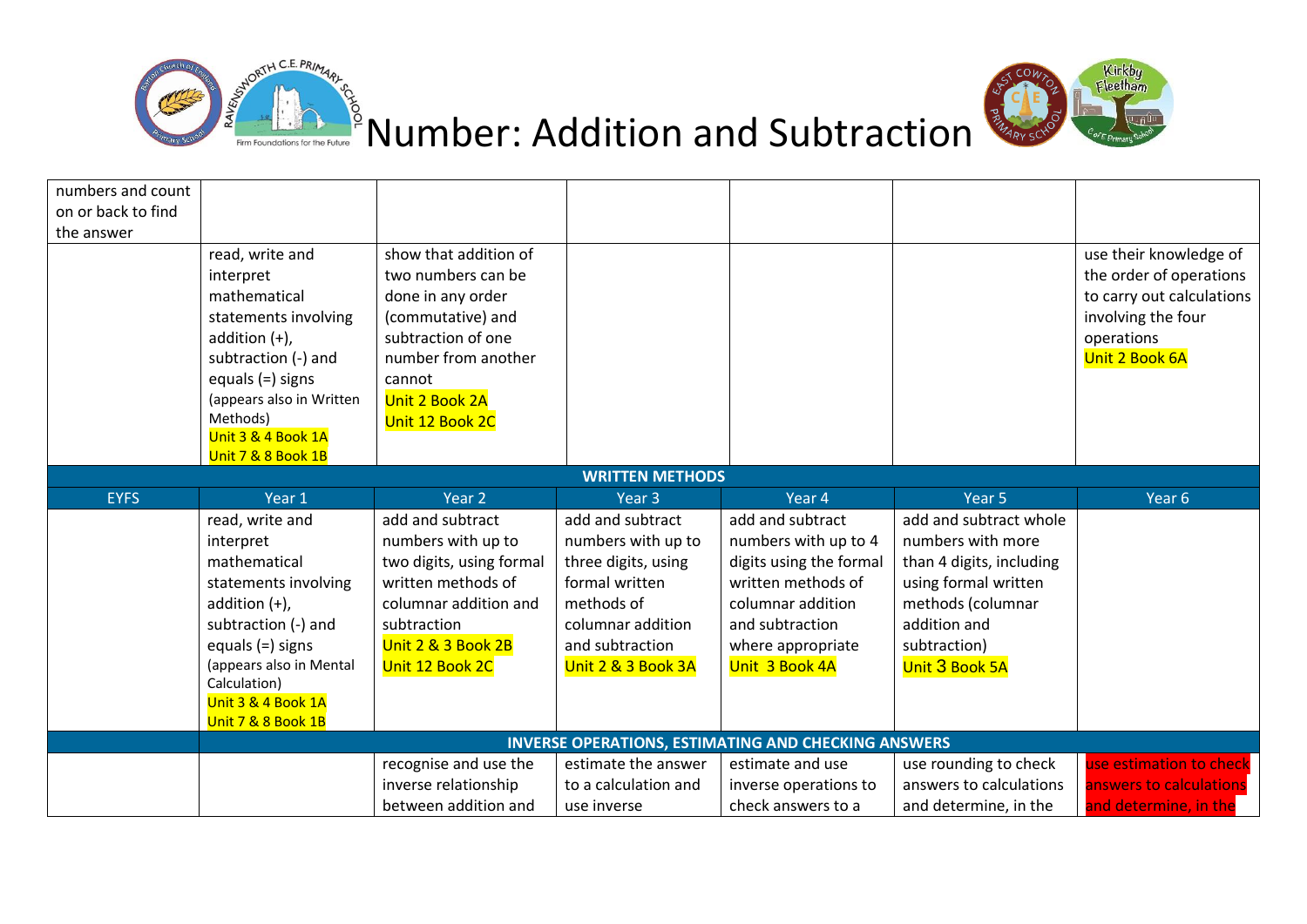



|                   |                       | subtraction and use    | operations to check    | calculation           | context of a problem,  | context of a problem,  |
|-------------------|-----------------------|------------------------|------------------------|-----------------------|------------------------|------------------------|
|                   |                       | this to check          | answers                | Unit 3 Book 4A        | levels of accuracy     | levels of accuracy.    |
|                   |                       | calculations and solve | Unit 3 Book 3A         |                       | Unit 3 Book 5A         |                        |
|                   |                       | missing number         |                        |                       |                        |                        |
|                   |                       | problems.              |                        |                       |                        |                        |
|                   |                       | Unit 2 Book 2A         |                        |                       |                        |                        |
|                   |                       | Unit 12 Book 2C        |                        |                       |                        |                        |
|                   |                       |                        | <b>PROBLEM SOLVING</b> |                       |                        |                        |
| <b>EYFS</b>       | Year 1                | Year 2                 | Year <sub>3</sub>      | Year 4                | Year 5                 | Year <sub>6</sub>      |
| Begin to identify | solve one-step        | solve problems with    | solve problems,        | solve addition and    | solve addition and     | solve addition and     |
| their own         | problems that involve | addition and           | including missing      | subtraction two-step  | subtraction multi-step | subtraction multi-step |
| mathematical      | addition and          | subtraction:           | number problems,       | problems in contexts, | problems in contexts,  | problems in contexts,  |
| problems based    | subtraction, using    | using concrete         | using number facts,    | deciding which        | deciding which         | deciding which         |
| on own interests  | concrete objects and  | objects and pictorial  | place value, and       | operations and        | operations and         | operations and         |
| and fascinations  | pictorial             | representations,       | more complex           | methods to use and    | methods to use and     | methods to use and     |
|                   | representations, and  | including those        | addition and           | why                   | why                    | why                    |
|                   | missing number        | involving numbers,     | subtraction            | Unit 3 Book 4A        | <b>Unit 3 Book 5A</b>  | Unit 14 Book 6C        |
|                   | problems such as      | quantities and         | Unit 2/3 Book 3A       |                       |                        |                        |
|                   | $7 = \Box - 9$        | measures               |                        |                       |                        |                        |
|                   | Unit 3 Book 1A        | applying their         |                        |                       |                        |                        |
|                   | Unit 7 & 8 Book 1B    | increasing             |                        |                       |                        |                        |
|                   | Unit 16 Book 1C       | knowledge of mental    |                        |                       |                        |                        |
|                   |                       | and written methods    |                        |                       |                        |                        |
|                   |                       | Unit 2 & 3 Book 2A     |                        |                       |                        |                        |
|                   |                       | Unit 12 & 14 Book 2C   |                        |                       |                        |                        |